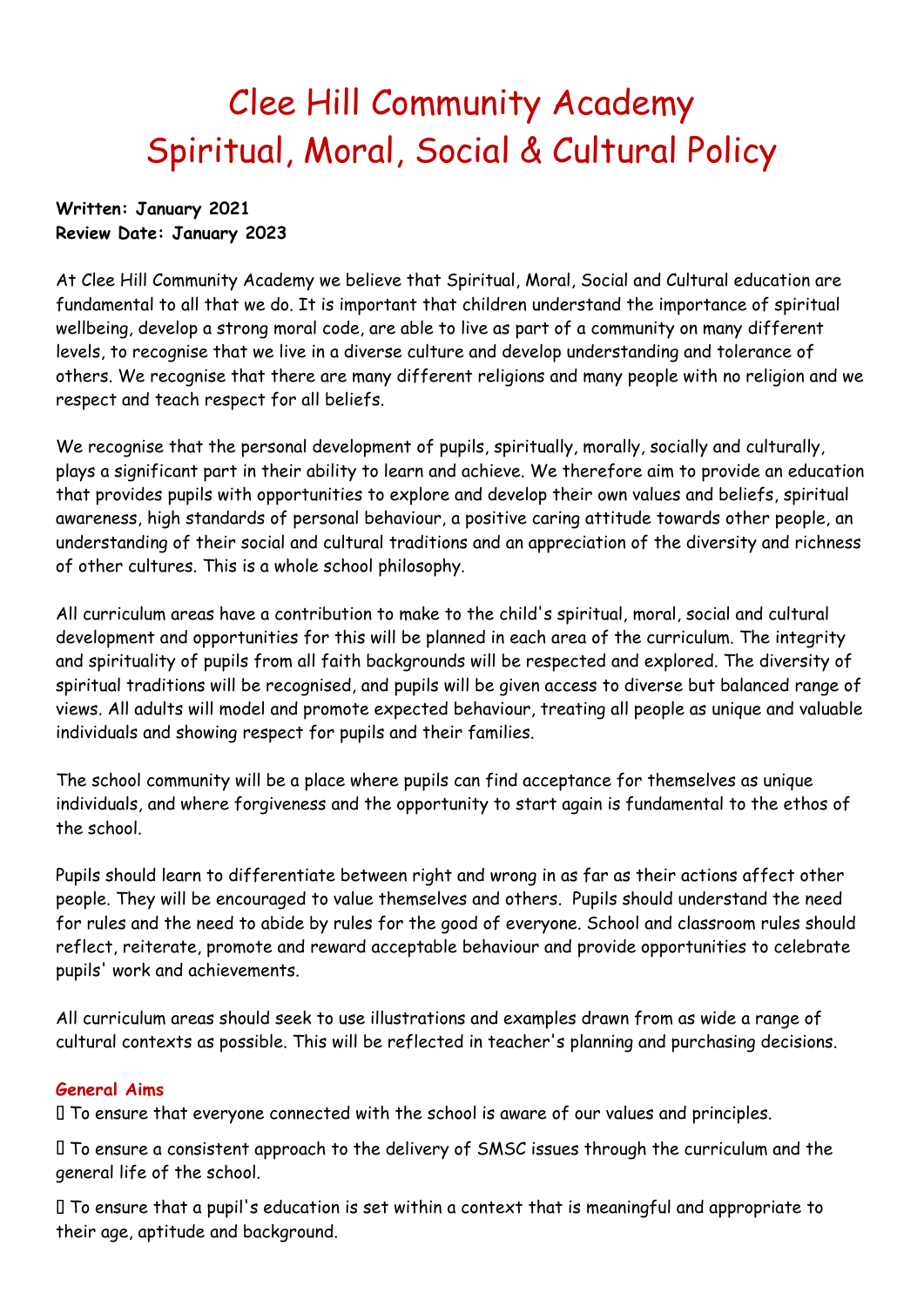$\Box$  To ensure that pupils know what is expected of them and why.

To give each pupil a range of opportunities to reflect upon and discuss their beliefs, feelings and responses to personal experience.

To enable pupils to develop an understanding of their individual and group identity.

To enable pupils to begin to develop an understanding of their social and cultural environment and an appreciation of the many cultures that now enrich our society.

To give each pupil the opportunity to explore social and moral issues, and develop a sense of social and moral responsibility.

## **Spiritual Development**

As a school we aim to provide learning opportunities that will enable pupils to:

Sustain their self-esteem in their learning experience.

Develop their capacity for critical and independent thought.

Foster their emotional life and express their feelings.

Experience moments of stillness and reflection.

Discuss their beliefs, feelings, values and responses to personal experiences.

Form and maintain worthwhile and satisfying relationships.

Reflect on, consider and celebrate the wonders and mysteries of life.

Recognise and reflect on Christian approaches to Spiritual Development and the similarities and differences within a range of religions.

# **Moral development**

As a school we aim to provide learning opportunities that will enable pupils to:

Recognise the unique value of each individual.

Recognise the key beliefs of Christianity and two other major world religions as specified in the Exploring Spirituality Policy (Judaism and Hinduism).

Listen and respond appropriately to the views of others.

Gain the confidence to cope with setbacks and learn from mistakes (Growth Mindset philosophy).

Take initiative and act responsibly with consideration for others.

Distinguish between right and wrong.

 $\Box$  Show respect for the environment.

Make informed and independent judgments.

#### **Social Development**

As a school we aim to promote opportunities that will enable pupils to:

Develop an understanding of their individual and group identity.

Learn about responsibility and undertaking tasks and service in the school and wider community.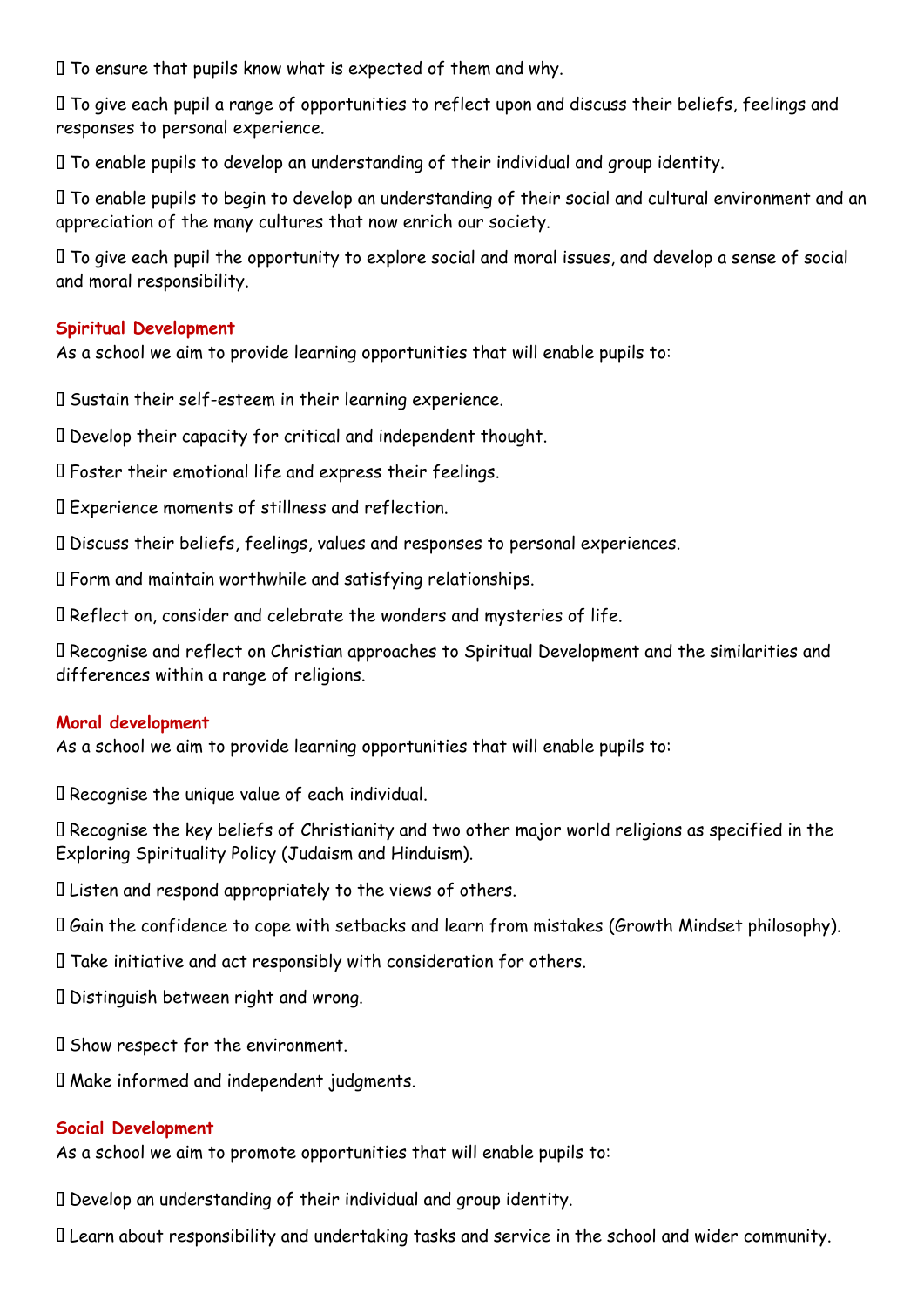Begin to understand the importance of social justice and a concern for the disadvantaged.

## **Cultural Development**

As a school we aim to promote opportunities that will enable pupils to:

Recognise the value and richness of cultural diversity in Britain, and how these influence individuals and society.

Recognise Christianity as a world faith and compare and contrast with other major world religions.

Develop an understanding of their social and cultural environment.

Develop an understanding of Britain's local, national, European, Commonwealth and global dimensions.

## **Teaching and Organisation**

Development in SMSC will take place across all curriculum areas, within activities that encourage pupils to recognise the spiritual dimension of their learning, reflect on the significance of what they are learning, and to recognise any challenges that there may be to their own attitude and lifestyle.

All curriculum areas should seek illustrations and examples drawn from as wide a range of cultural contexts as possible.

Class discussions and circle time will give pupils opportunities to:

Talk about personal experiences and feelings.

Express and clarify their own ideas and beliefs.

Speak about difficult events, eg bullying, death etc.

Share thoughts and feelings with other people.

Explore relationships with friends/family/others.

Consider others' needs and behaviour.

 $\Box$  Show empathy.

Develop self-esteem and a respect for others.

Develop a sense of belonging.

Develop the skills and attitudes that enable pupils to develop socially, morally, spiritually and culturally — eg empathy, respect, open mindedness, sensitivity, critical awareness

Many curriculum areas provide opportunities to:

Listen and talk to each other.

Learn an awareness of treating all as equals.

Agree and disagree.

Take turns and share equipment.

Work cooperatively and collaboratively.